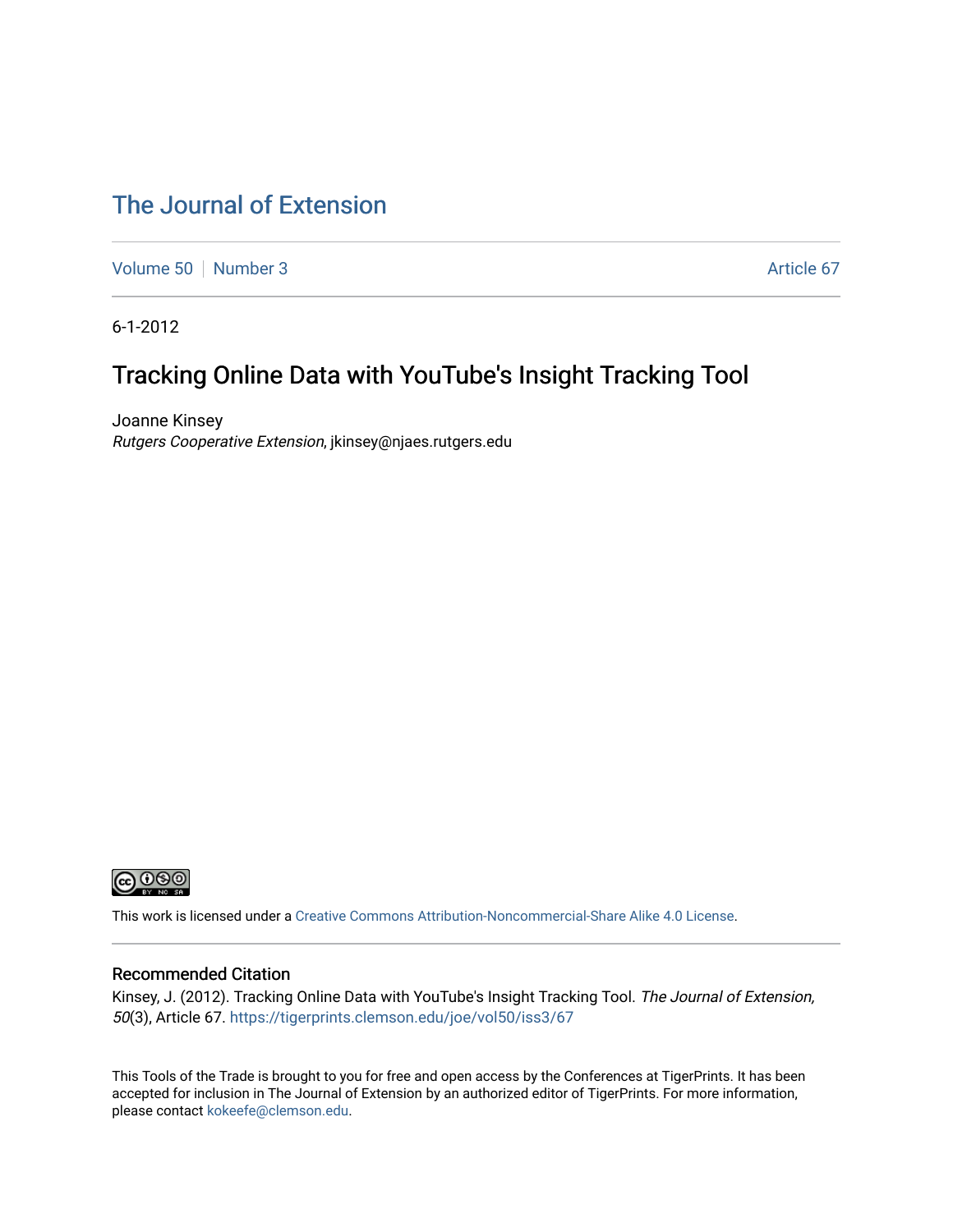

**June 2012 Volume 50 Number 3 Article Number 3TOT6**

[Return to Current Issue](http://www.joe.org/joe/2012june/)

## **Tracking Online Data with YouTube's Insight Tracking Tool**

**Joanne Kinsey** Rutgers Cooperative Extension Atlantic & Ocean Counties, New Jersey [jkinsey@njaes.rutgers.edu](mailto:jkinsey@njaes.rutgers.edu)

*Abstract: YouTube users have access to the powerful data collection tool, Insight. Insight allows YouTube content producers to collect data about the number of online views, geographic location of viewers by country, the demographics of the viewers, how a video was discovered, and the attention span of the viewer while watching the video. This article reports on the viral capacity of a video over a 24- month period.*

### **Reaching the Target Audience**

Online enhanced or video podcasts provide opportunities for Extension educators to disseminate information to consumers. Online video podcasts often provide an opportunity for educators to share information (Case & Hino, 2010) and expand the reach of their programmatic efforts to a global community, including consumers, educators, and the general population around the world. This article describes the potential of data accumulation and tracking tools using YouTube's Insight data-collection tool.

#### **Creation of a Video**

In an effort to experiment with the ability to track the "viral," meaning the video's popularity is increased as the video is distributed from one person to another (Kinsey & Henneman, 2011), the *Digital Immigrant: A Day in the Life* production was created using software tools commonly found on most computers. Using Microsoft's PowerPoint, slides were filled with photographs and text (Kinsey, 2010) to establish the format for this demonstration video that can be found at <[http://www.youtube.com/watch?v=s5-HIJAj\\_8E>](http://www.youtube.com/watch?v=s5-HIJAj_8E). The PowerPoint slides were saved as JPEG image file formats (Joint Photographic Experts Group, used by digital cameras and other photographic image capture devices) and placed in a folder on the computer desktop (Pennebaker & Mitchell, 1993). A voice track was recorded using Apple's GarageBand software. Enhanced video was later created by using the recorded GarageBand voice track as a format for dropping PowerPoint slide images into the voice track. The process resulted in a series of still images with a voice track overlay. The completed project was saved as a movie (.mov format or as a QuickTime format which allows online video viewers to click and play the video) and uploaded to YouTube.

### **YouTube's Reach into the Global Community**

YouTube, the most popular video-sharing site on the Internet, has a substantial reach into the global community (TechPartner, 2011). According to Alexa, The Web Information Company, found at <www.Alexa.com>, YouTube reached over 30 million people per day during the month of July 2011. Alexa states on their website that YouTube is ranked the third highest most used online search engine on the World Wide Web after Google and Yahoo. The PEW American Life Project's report released in 2010, The State of Online Video, found "seven in ten adult users (69%), or roughly half of all U.S. adults (52%) have used the Internet to watch or download video." The community Extension educators are attempting to reach is clearly online and watching video!

### **Insight: YouTube's Analytics Tool**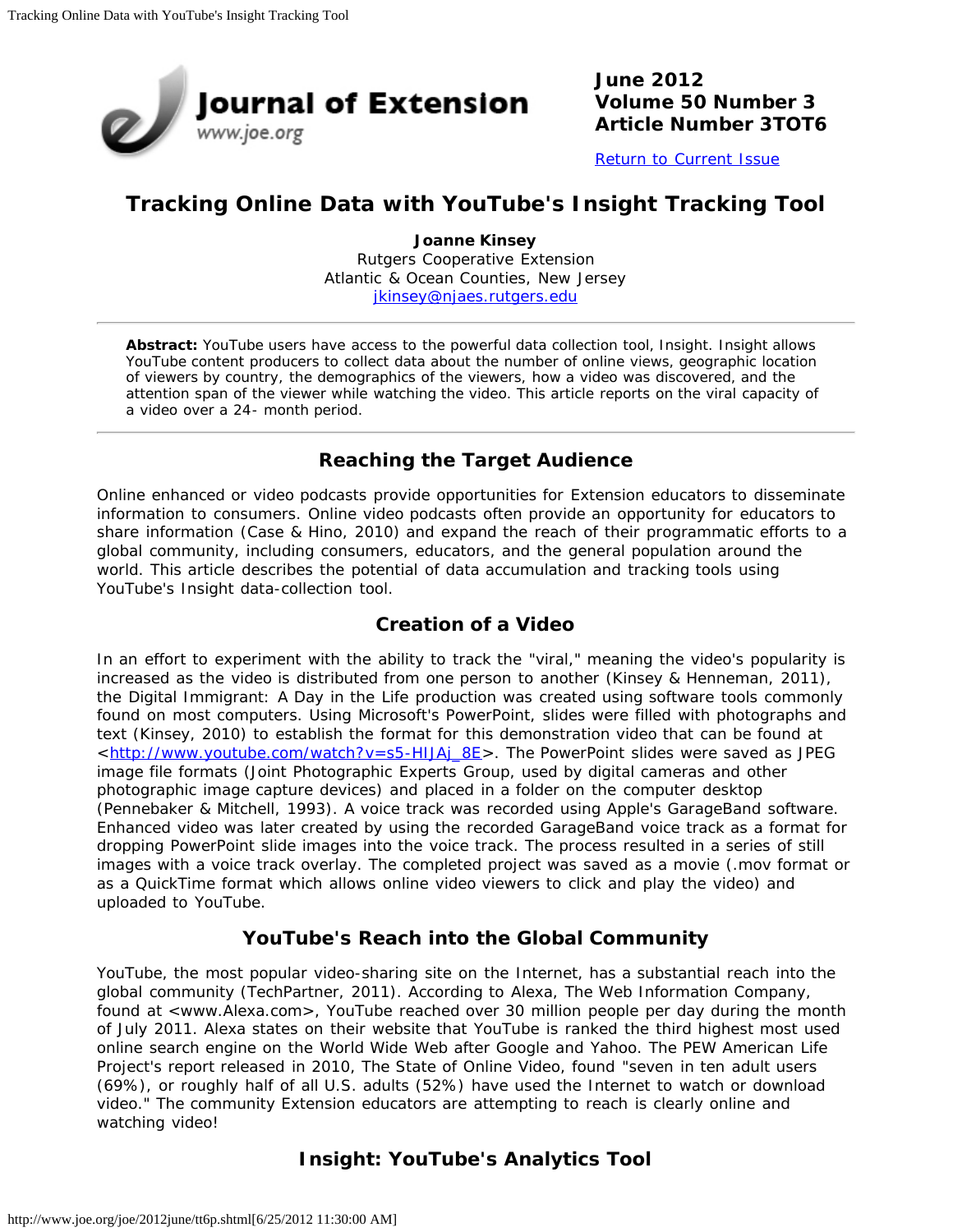Individuals with a YouTube account have access to a self-service analytics and reporting tool called "Insight." The tool allows account holders to obtain detailed statistics about the audience for video uploaded to YouTube. The Insight tool allows an account user to view data for specific videos or aggregate data from all videos uploaded into an account. Reports are available in the following categories: Views & Popularity (graphic trends showing where the video views are coming from), Discovery (how people discover the video, i.e., YouTube searches or Web links) Demographics (the age and gender of the audience viewing the video), Audience Attention (a graphic of where the video is hot or cold in terms of a dropping off rate of viewers), and Community Engagement (the number of viewers who rate, favorite, or comment on the video).

#### **Twenty-Four Months of Insight Tracking**

The *Digital Immigrant: A Day in the Life* video was launched as an online venue on YouTube on July 23, 2009 as a publicly accessible podcast. As of July 2011 (24 months after the initial launch) according to Insight, 2,709 individuals around the world viewed the program online on YouTube's website. The initial distribution of the podcast was sent to an electronic address book including 207 people consisting of family, friends, colleagues, and professionals who have participated in outreach programs. After the initial launch, the podcast took on a life of its own, as it has been passed from one person to the next. The podcast has never been intentionally promoted by the author, which demonstrates the power of the Internet and the potential of making a podcast lightly viral.

### **Tracking Outreach Using Insight**

The reach of *Digital Immigrant: A Day in the Life*, a 3-minute, 26-second production, has been productive in spite of little promotion of the video. YouTube's Insight data tracking tools makes it easy to see where the podcast has been viewed and to determine information about the viewers in terms of gender. Individuals from six continents and 50 countries viewed the podcast over 24 months. Although the demonstration video used as an example in this article has been shared by numerous people, it is by no means viral in the context of currently popular videos available on YouTube that attract millions of views each year.

The U.S., the most popular country for viewers, had 1,404 views in households in 30 states. The podcast is also popular in Europe, with 446 viewers in 21 countries (Austria, Belgium, Czech Republic, Denmark, Estonia, France, Germany, Greece, Hungary, Ireland, Italy, Lithuania, Netherlands, Norway, Poland, Portugal, Spain, Sweden, Switzerland, United Kingdom, and the Ukraine). Asia had 65 viewers in 14 countries (Estonia, Japan, India, Indonesia, Malaysia, North Korea, Pakistan, Philippines, Russia, Thailand, Taiwan, Singapore, South Korea, and Vietnam). South America had 57 viewers from six countries: Argentina, Chile, Colombia, Peru, Uruguay, and Venezuela. A total of 16 viewers from seven countries in the Middle East watched the video, including viewers in Cyprus, Lebanon, Israel, Oman, Saudi Arabia, Qatar, and the United Arab Emirates. In Africa, the country of Morocco had only three views over the 24-month period.

#### **Summary**

Online video can be simple to produce using commonly available software tools. One method for creating a simple video is to use PowerPoint slides added into an audio voice track using a tool such as GarageBand. Once a video is uploaded to YouTube, it will develop a path of views, allowing the video to become viral. YouTube's Insight data tracking tool provides a variety of reports that enable users to collect information about the number of views, geographic location of the views, demographics of the viewer, discovery of the video, and attention span of the view. Extension educators may find Insight's data tracking tool useful when disseminating information with online videos targeted to reach the global community.

#### **References**

Alexa, the Web Information Company, YouTube Site Information. (n.d.). Retrieved from: <http://www.alexa.com/siteinfo/youtube.com#>

Case, P., & Hino, J. (2010). A powerful teaching tool: Self-produced videos. *Journal of Extension* [On-line], 48(1) Article 1TOT3. Available at: <http://www.joe.org/joe/2010february/tt3.php>